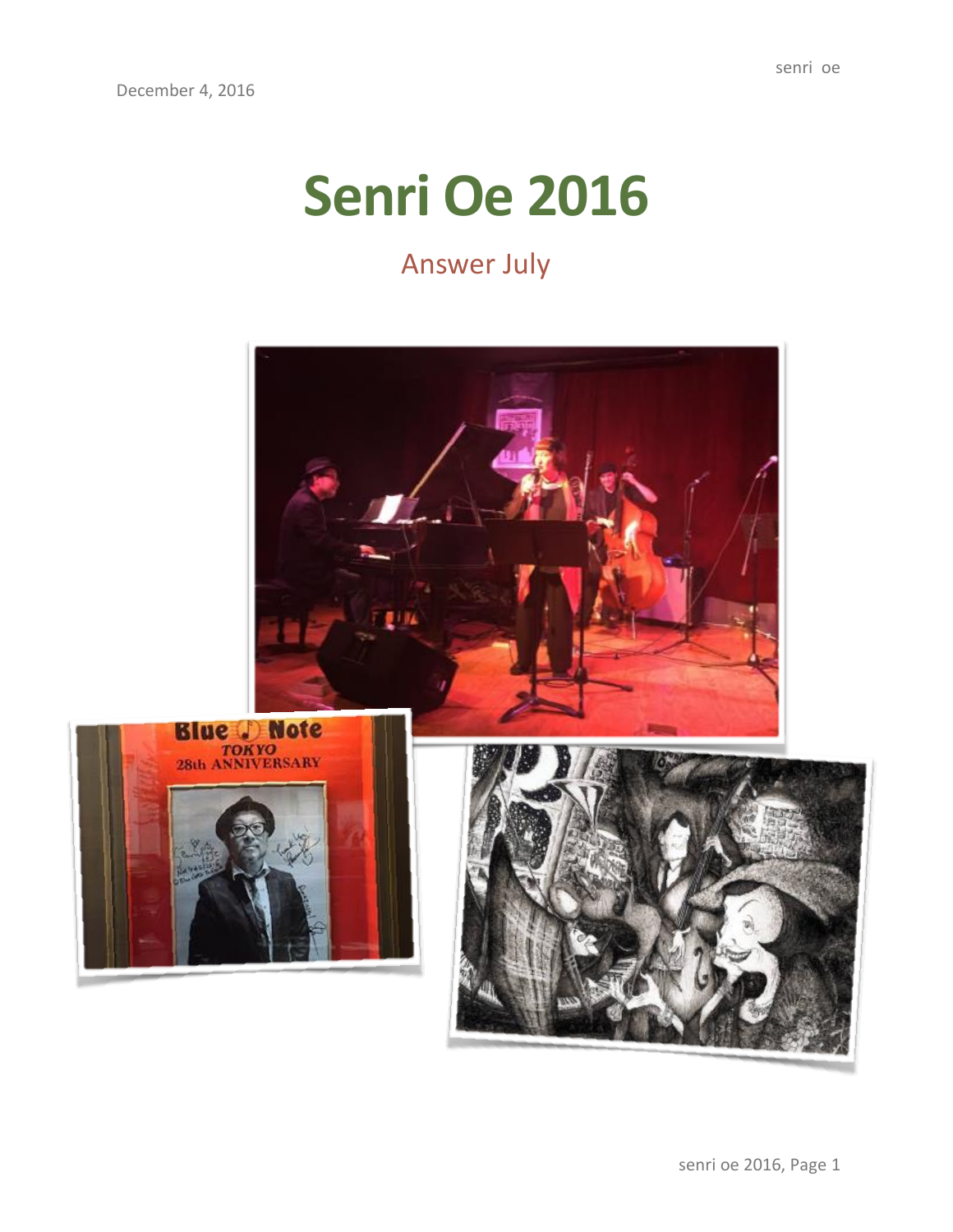# **Boy Matures Slowly**

### Senri Oe/ Jazz Pianist and Composer

The Best selling Sony Music recording artist , Senri Oe's international debut all-jazz album, "Boys Mature Slow,"(PND Records, peaceneverdie.com)in July 2012 has generated many rave reviews from the top music magazines including"Jazziz"," Down Beat" in NYC.

After its release in Japan Sep.2012( Distributer :Village Music), this "Boys Mature Slow" got "The Album of the Year:new star(Nissan presents " Jazz Japan " Awards 2012).

Oe has been active and influential in Japanese music scene as a lyricist, composer and arranger since he debuted in 1983.

He extended his talent in the TV and film industry, and went on flourishing as an actor and TV personality as well.

Major awards he won are Japan Gold Disc Grand Prix: Best Male Pop Artist 1988 and FNS Pop Music Award: Best song of the Year 1989.

In Jan.2008, Oe decided to pause his 25 year-long careers in popular music for pursuing jazz and

moved to New York studying under Aaron Goldberg, Junior Mance….. Oe graduated from The New School for Jazz and Contemporary Music in May 2012.

Oe is mainly performing at Tomi Jazz monthly, 53rd street, btw 2nd and 3rd avenue. He is also appearing at jazz clubs and venues throughout NYC ,Zinc Bar,SOB, Blue Note, NY City Winery…….

Recently, Oe's 2nd album" Spooky Hotel" (distributed by Village Music) went to the top in the Billboard Japan Jazz Charts and he performed at Tokyo Jazz Festival 2013 (at Tokyo international forum Hall A) with Oe's big band from NYC and Sheila Jordan(his jazz icon)

Oe is now producing some albums of not only for his own jazz project but also some talented other artists in NYC.

Finally, Oe has just completed his 4th album"Answer July" with Sheila Jordan, Jon Hendricks, Lauren Kinhan(New York Voices), Theo Bleckmann and Becca Stevens. It released on July 5th.2016 all over the world. The world premier concert was taken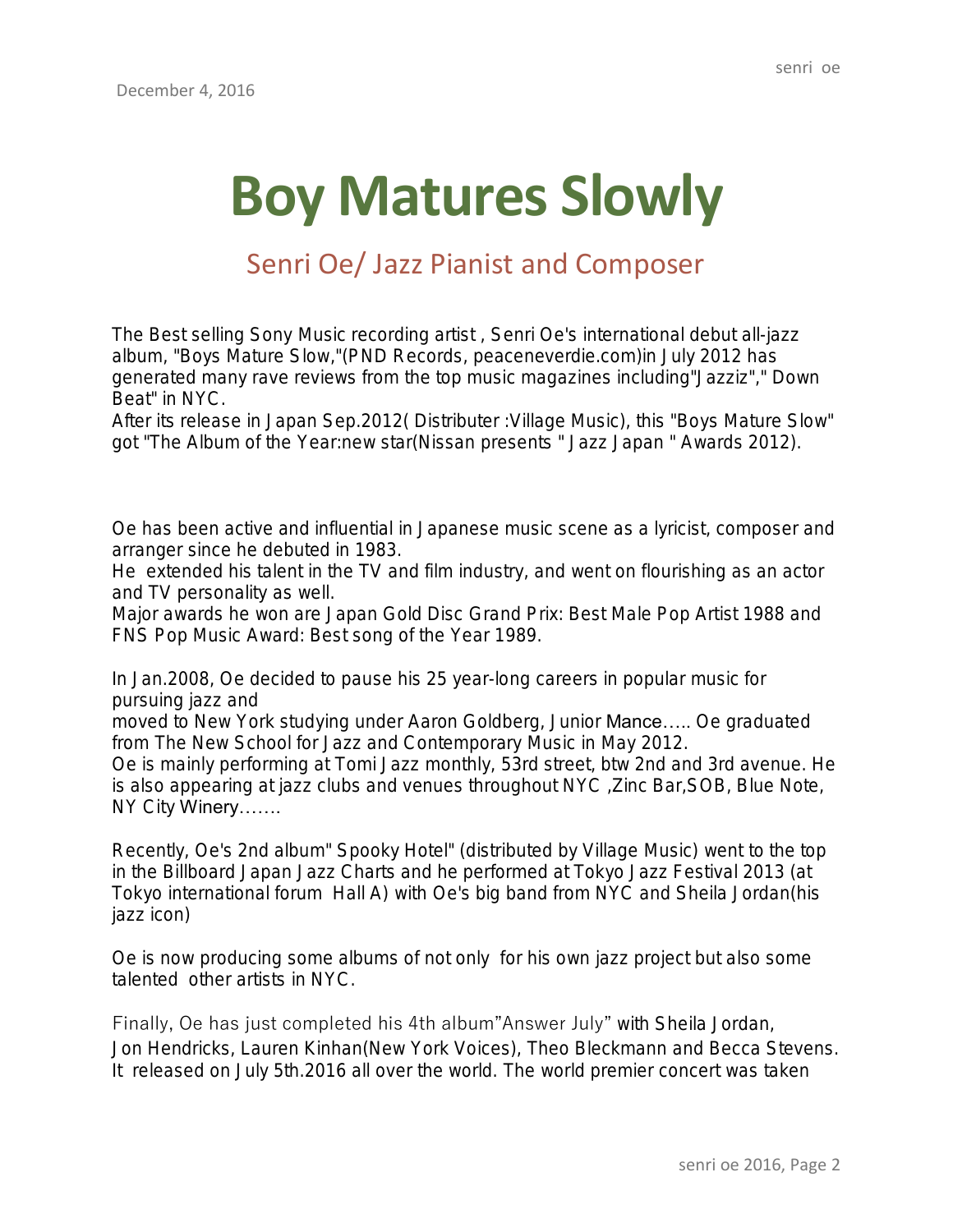place @The Jazz Gallery on July 5th.2016 with Sheila Jordan, Lauren Kinhan and Sachal Vasandani.

### answer july/ senri oe



#### Lauren [Kinhan](https://www.facebook.com/lauren.kinhan?fref=nf)

Jazz Singer (New York Voices) [October](https://www.facebook.com/photo.php?fbid=10154416621791418&set=a.367314426417.198486.645781417&type=3) 27 ·

So Happy to be a part of a project that is in the running for Grammy Consideration in the Jazz Vocal Category. [Senri](https://www.facebook.com/senri.oe1) Oe has gathered a lush assembly of singers and composers to help him realize "Answer July." Penning lyrics for three songs, the great Jon [Hendricks](https://www.facebook.com/ariahendricksnyc) offers up more wise and witty prose to his already historic collection. Sheila [Jordan](https://www.facebook.com/sheilajordanjazz) stars on two pieces that capture her spritely soul with yet another lesson to all of us in delivering a lyric and having fun

while doing it. Theo Bleckmann slays us with "A Little Wine" (lyric by Jon), a sober, yet honest love song to the all mighty bottle of fermented grape. Becca Stevens pens a nuanced lyric and delivers with her caramel flare the title track, "Answer July." And I filled in the spaces singing and offering three sets of lyrics to Senri's angular and quircky voiced music, "Without any Moon or Rain," "The Very Secret Spring," and "Garden Christmas."

Thanks for checking out Senri Oe's vision and profound respect he has shown for the folks he has assembled and honored.

[http://peaceneverdie.com/styled-13/index.html](http://l.facebook.com/l.php?u=http%3A%2F%2Fpeaceneverdie.com%2Fstyled-13%2Findex.html&h=ATMEfQYZvEmb8Brx_yYKWzC8QEbrRWkJHU4nP_jZBSj13OX9UnQB57IL-VgjALu2YyCtTkAxA_s2Xi9Jhzr-2TrBTpO8-jxkeaWvcpjLzqM6grhmdFs-xLMI&enc=AZPifH24iv2a_pPH2Jrs--CIkRGlp3IlDHTR8yv1lh_n9b3uSmSOqRmiQrVlFJNluqbeljGqDG8O6641r1jKcSb4vvhyivufxtdT6ShzqGHwmwU26UH3fbtJq2P_Pgn-QtQ0RIYLiUfKC27byZjLY4kQjdcSwcPuFqdWiIVF27Z4YhyfwFHwTm7nAvcCQJoxf1o&s=1)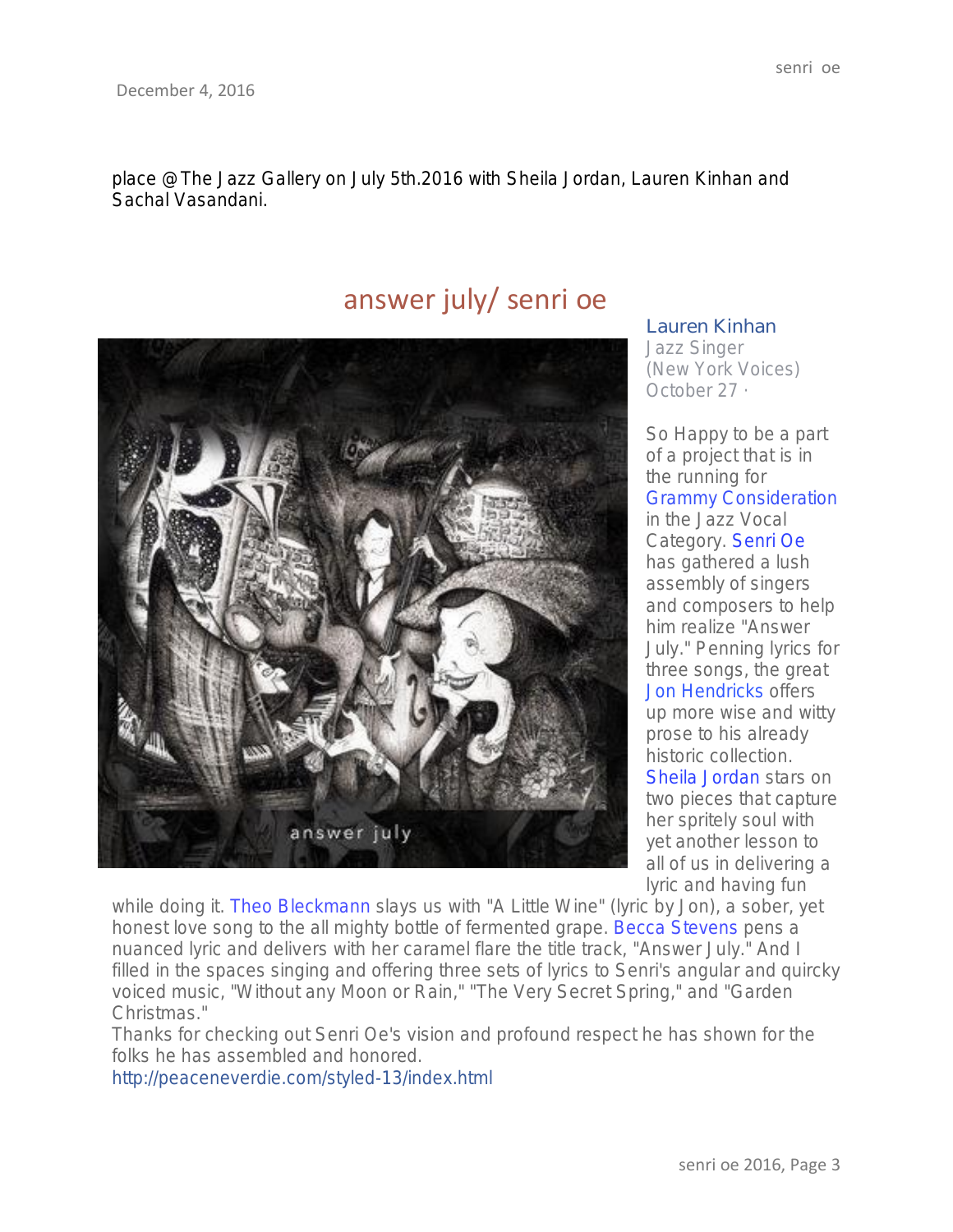#### Meanwhile, Oe has been touring as a accompanist for the Martha Graham Principal,



Above: Famed Martha Graham Dance Company principal dancer Miki Orihara<br>in Resonance (photo by Kenji Mori). Below: Senri Oe, jazz pianist

#### PERFORMANCE

## **MIKI ORIHARA PERFORMS<br>WITH SENRI OE THIS FRIDAY<br>AT KAATSBAAN IN TIVOLI**

AATSBAAN IN TIVOLI presents Miki Orihara, solo dancer and principal artist with the Martha Graham Dance Company, performing with jazz pianist

Senri Oe on Friday, December 2 at 7:30 p.m. Orihara will offer her acclaimed solo perwill offer her acciatined solo per-<br>formance, Resonance. Following<br>Resonance will be a performance by Senri Oe with Jim Robertson on bass. Senri Oe's Sony Music international debut all-jazz album, Boys Mature Slow, in July 2012 continues to gather rave reviews from the top music magazines including Jazziz and

magazines including Jazziz and<br>
DownBeat. Tickets cost \$30 for adults and \$10 for students with ID.<br>
The Kaatsbaan International Dance Center is located at 120 Broadway in<br>
The Kaatsbaan International Dance *kaatsbaan.org* Tivoli. For more information, visit www.kaatsbaan.org.

at 8 p.m. and on Sunday, Lee and the New 2 p.m. at the Parker Theatre on the New 2 p.m. at the Parker Theatre red basis, is free on a first-come, first-served basis. For additional information, call  $(845)$ 489-5159.

#### Joan Osborne to play Helsinki Hudson



cember 9 at 8<br>cember 9 at 8<br>phone is best-known as a soulful interpreter with boundless stylistic<br>trange, singing everything from AOR range, singing everything from AOR<br>modern rock to blues, standards and the cratic cannot Cotton.

Cotton.<br>Tickets for Joan Osborne cost \$48<br>for reserved seating, \$35 for general<br>admission. For more information, visit<br>www.helsinki<br>is located at 405 Columbia Street in<br>is located at 405 Columbia Street in Hudson.

**Tangent Theatre** performs at Tivoli **restaurants Sundays** in December

Thus MONTH, TryoLt's Tangent Theories outside the black the black of its usual maintange space, the penter Shop Theater, with live formances at several neighbors restaurants as part of its fall/wind to Selects reading seri 16 Selects reading series. It's a log<br>extension of the company's longsta<br>ing tradition of performing dram ing tradition of performing drams<br>readings at the Traghaven Whist<br>Pub (formerly the Black Swan), rea<br>ing out to folks who like some has<br>not the accompany their t refreshment to accompany their

atergoing.<br>The Sunday dinner theater series sta on November 20 with a performa on November 20 with a performer<br>of David Jacobi's Widower at Para<br>and continues on December 4 at S Fe with Somersaulting by Liz May<br>Michael Rhodes directs; the cast inc Alexandra Angeloch, Willem Marx, I Mello, Rishi Mutalik, Amie Tedesc Payton Smith. Santa Fe is located **Broadway** in Tivoli.

 $\overline{a}$ 

Miki Orihara's "Resonance" show all over the world.

#### ALMANAC WEEKLY:

A miscellany of Hudson Valley art, entertainment and adventure

ISSUE 48/ DEC.1-8 2016